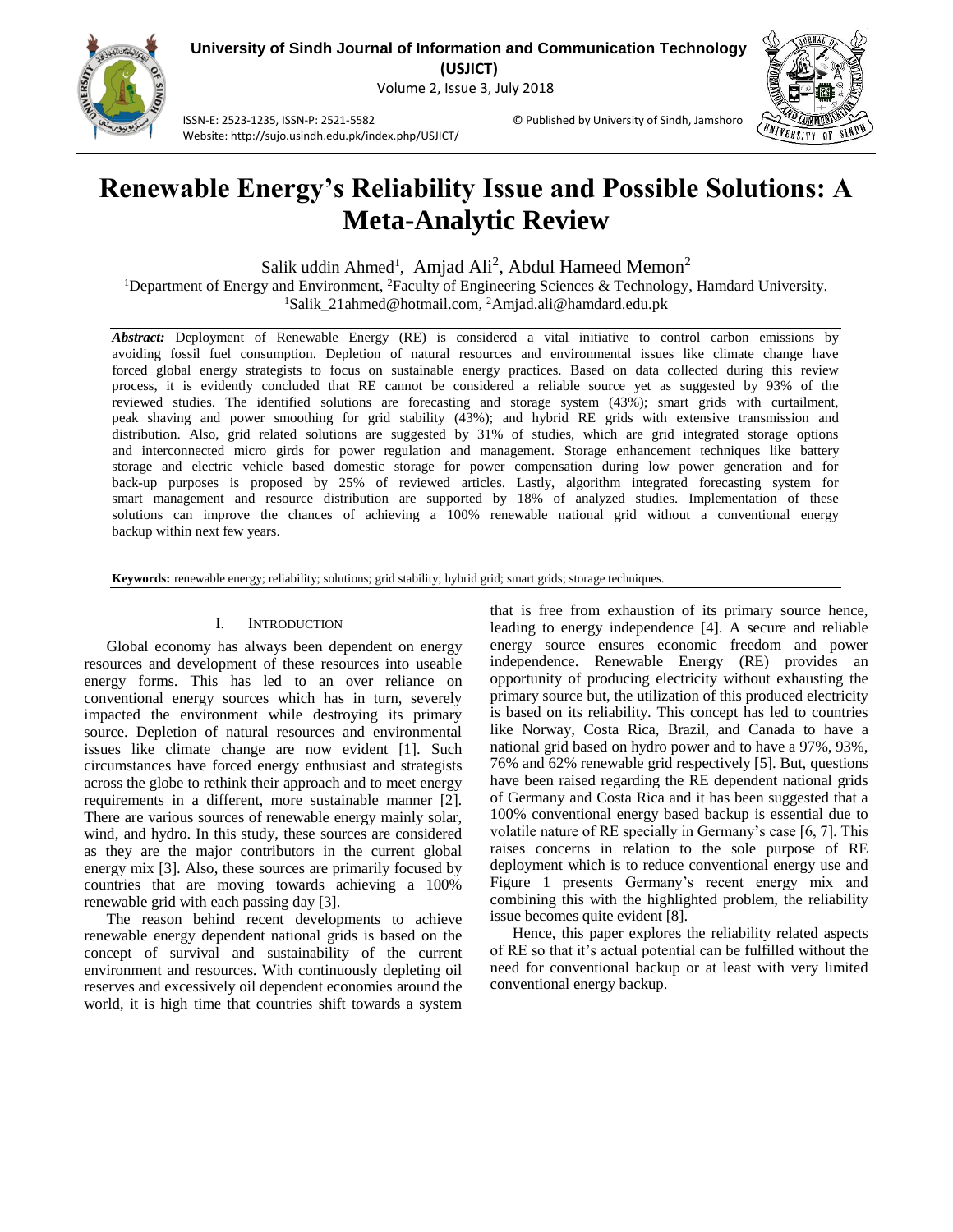

Figure 1 Germany's Energy Mix 2017 [8]

## <span id="page-1-0"></span>II. METHODOLOGY

### *A. Research Design and Data Collection*

The research design selected for this study is a metaanalytic review design. It allows the researcher to identify the concerns related to reliability aspects of RE as well as any proposed solution that the reviewed study has proposed. In addition to this, a statistical outcome would be achieved that will assist in identification of possibilities for improvement in the current RE infrastructure and can guide policy makers, technologists and strategists in future.

For the purpose of data collection, a total of 16 research studies have been selected based on the inclusion criteria below.

# *B. Inclusion Criteria*

The studies that were included in the meta-analysis fulfilled the below points:

 Research study must have published during or after 2014 so that the analyzed data is up-to-date.

- The research study must directly address the subject matter and relevance to the study topic must be easily identifiable.
- Research study must provide clear conclusion in regards to the questions asked in that research.

## III. FINDINGS

There are a total of 16 research studies which have been analyzed for the purpose of data collection. The studies included in this group are focused on the topic of reliability of RE when considering large scale deployment and production. On the basis of the review of these selected studies, some ground breaking factors were identified. Out of the 16 selected studies in this group, 15 suggested that renewable energy cannot be considered reliable (93.75%). This is a major indication of the issues surrounding RE and the evident perception of scholars in regards to RE in current settings as all the studies included in this analysis paper have been published since beginning of 2014. [Figure 2](#page-1-1) sheds light on the visual difference between the number of studies providing evidence against reliability of RE. This asserts the



<span id="page-1-1"></span>Figure 2 RE Reliability Aspect Recognition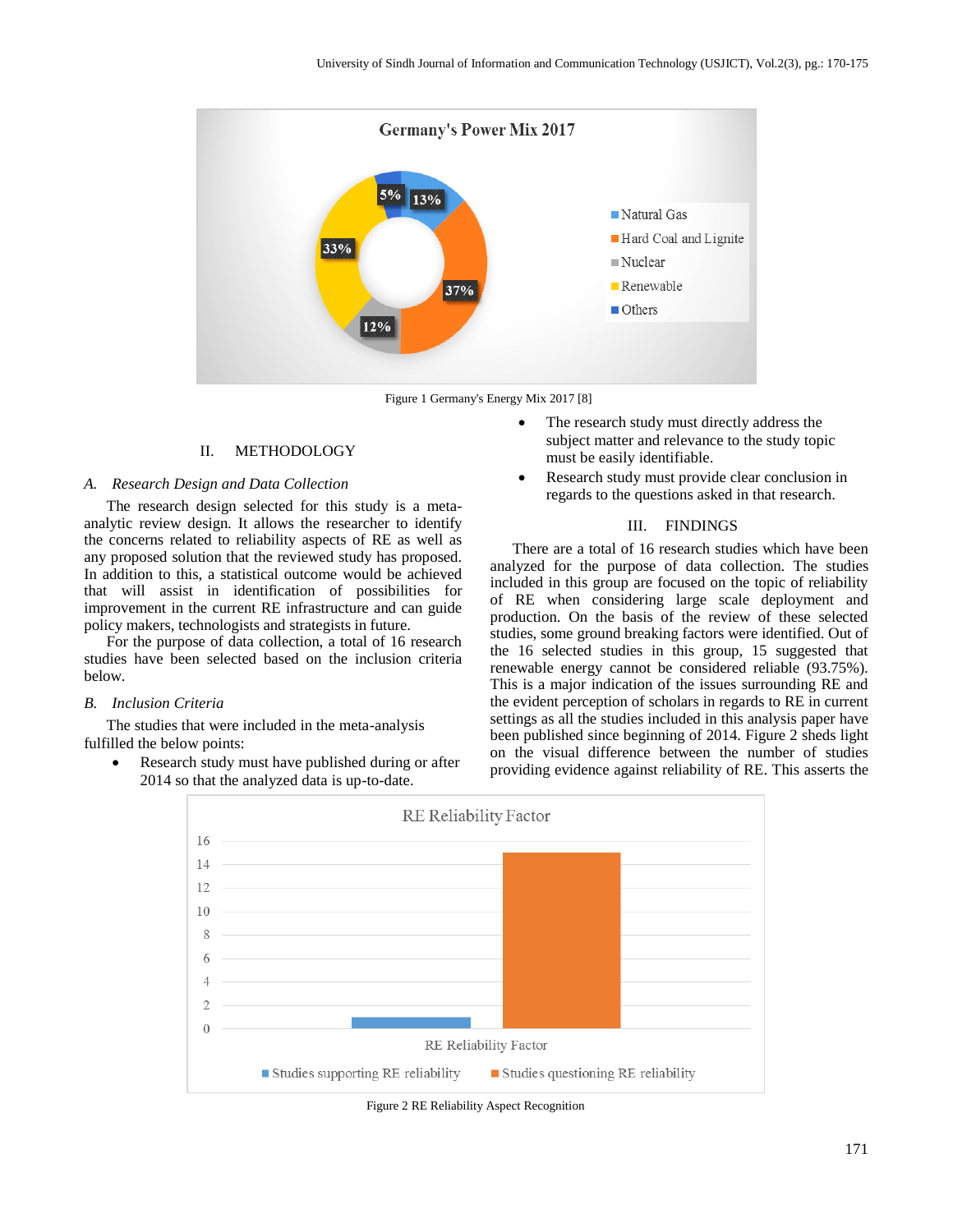

Figure 3 Solutions Presented by Studies to Improve Reliability

<span id="page-2-0"></span>claims of researchers regarding RE reliability [6, 7]. There are a number of issues that the analyzed research studies have highlighted and discussed due to which RE has been deemed unreliable. Some of these factors are dependency on weather conditions leading to system instability, variable power production and fluctuations causing power management failures, high production during certain periods and extremely low production during periods of abnormal environment or climates. In addition to this, 14 out of 16 studies (87.5%) shed light on one or more solutions to these problems found in this research. [Figure 3](#page-2-0) provides a graph representing the solutions identified through analysis of the selected research papers. These solutions are an essential part of this paper as it provides a deeper understanding of the concerns and presents an opportunity to correct the resulting difficulties. The proposed solutions in these 16 studies are grid related solutions, storage enhancement techniques, power processing procedures, hybrid grid systems, algorithms and forecasting; and transmission and distribution infrastructure improvements.

The [Table 1](#page-3-0) provides a detailed account of the identified issues and the proposed solutions by each individual article examined in this meta-analysis. In addition to this, the results summarized in [Figure 3](#page-2-0) are now expanded so that a welldeveloped discussion can be presented afterwards. Grid related solutions have been proposed by 5 out of 16 studies (31.25%) with smart grids, grid integrated storage options and interconnected micro girds for power regulation and management of system stability being the main problem solving options. Storage enhancement techniques like battery storage and electric vehicle based domestic storage for power compensation during low power generation and for back-up purposes has been suggested by 4 out of 16 studies (25%). Power processing procedures like curtailment, power smoothing and peak shaving to provide constant stable power to the grid have been suggested by 2 out of 16 studies (12.5%).

Similarly, Hybrid grid of solar, wind or hydro power has been recommended by 2 studies (12.5%) as a possible solution so that in case of disturbances in electrical generation from one source of energy, power can be generated and covered by another renewable source. Algorithms and forecasting system development for smart management of production and resource distribution has been advised by 3 studies (18.75%). Extensive transmission and distribution improvement and framework has been recommended by 2 studies (12.5%) as well.

On the other hand, 2 research studies included in this



<span id="page-2-1"></span>Figure 4 Research Studies providing solution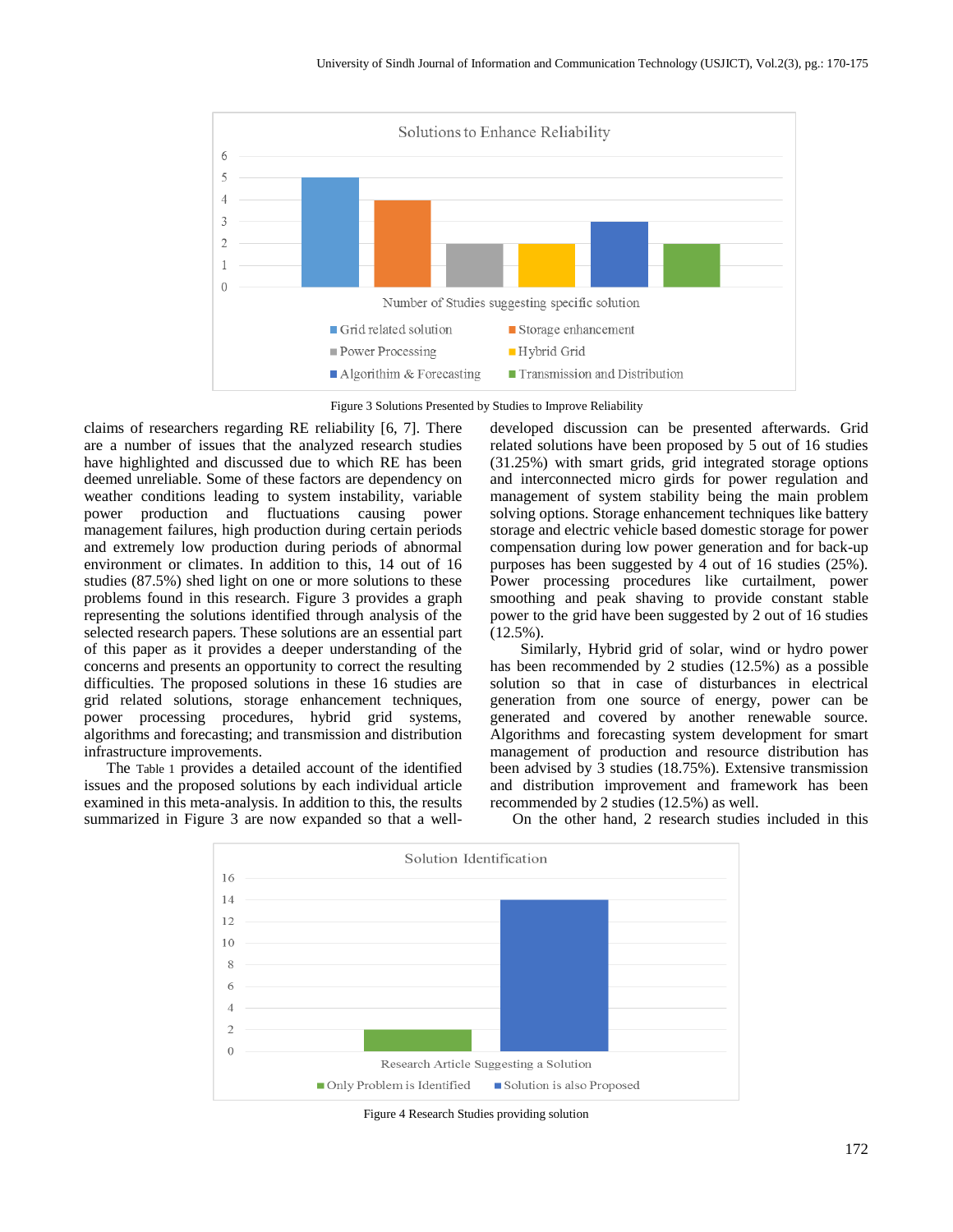<span id="page-3-0"></span>

| <b>Article Details</b>                           | <b>Identified Problem/Solution</b>                                                                                   |
|--------------------------------------------------|----------------------------------------------------------------------------------------------------------------------|
| Che et al., 2017 [9]                             | An interconnected system with six micro-grids can ensure stability                                                   |
| Li et al., 2015 [10]                             | Curtailed electrical energy estimation and implementation of reduction<br>strategies                                 |
| Fan et al., 2018 [11]                            | Estimation of variation in branch power flows and overload through<br>probability algorithms                         |
| Neves, Silva and Connors,<br>2014 [12]           | Detailed demand information and adequacy of storage system                                                           |
| Al Busaidi et al., 2016 [13]                     | Hybrid PV-Wind grid to improve stability and reliability                                                             |
| Subburaj, Pushpakaran and<br>Bayne, 2015 [14]    | Grid connected storage battery systems                                                                               |
| Sopher, 2015 [15]                                | Extensive transmission and distribution infrastructure to minimize grid<br>congestion and destabilization            |
| Reddy et al., 2014 [16]                          | Smart grids for weather dependent renewable production                                                               |
| Reihani et al., 2016 [17]                        | Load forecasting method for peak shaving and power smoothing of<br>distribution load                                 |
| Castillo and Gayme, 2014<br>[18]                 | Grid-integrated storage system for smooth output                                                                     |
| Lund et al., 2015 [19]                           | Utilization of electric vehicles as wide ranged energy storage                                                       |
| Liu et al., 2015 [20]                            | Use of micro gird and Simulink controlled smart grids                                                                |
| Martinot, 2016 [21]                              | Flexible options with controlled grid operations and transmission, electric<br>vehicle storage, demand forecast etc. |
| Gowrisankaran, Reynolds<br>and Samano, 2016 [22] | Weather dependency leads to need for output forecasting system                                                       |
| Clack et al., 2017 [23]                          | Hybrid model of wind, solar, and hydroelectric power has similar<br>shortcomings and is unreliable                   |
| Jacobson et al., 2015 [24]                       | Hybrid system with wind, hydro and solar power is a possible solution                                                |

#### **Table 1 Identified Problem or Solution by each article**

review did not provide any solutions with one of them discarding the forecasting solutions by concluding that upcoming climatic changes will lead to unforeseeable conditions and the other study discarding water, wind and solar hybrid system model by suggesting that 100% grid based on renewable hybrid system is not practical and/or secure. The [Figure 4](#page-2-1) is a visual presentation of the number of studies that have provided a solution in regards to the issues associated with RE's reliability against those research articles that have only shed light on the associated problems. Based on these findings, a discussion is now presented.

## IV. DISCUSSION AND ANALYSIS

In total, 16 research studies were included in this analysis and out of all, 15 studies suggested that renewable energy cannot be considered as a reliable and dependable source of energy generation until grid instability and production fluctuations are minimized. This is evident in the chart shown in [Figure 2.](#page-1-1) For the purpose of identification of a possible solution, a number of key factors have been debated in the reviewed research papers. A summarized explanation of the main focus of each research article has been presented in [Table 1](#page-3-0). Moreover, 87.5% of the reviewed articles have

pointed towards some solution in regards to the unreliable nature of RE but when considering the conclusions the fact that all of these studies have been published since 2014 and all the technological and operational aspects have been considered, the outcomes become clearer and more result oriented. The conclusion that RE is yet not a reliable source is evident and is supported by 93.75% of all studies in this meta-analysis. Also, some of the solutions provided in these research studies are also evaluated for enhancement of RE's reliability in future and are discussed here.

Furthermore, the evidence retrieved from reviewed studies is matched with other research work as well to gain additional substance to assert the claim. The main focus of this review is to establish that whether RE can be considered as a major energy source with a stable and reliable future but, the review evidence suggests otherwise. Alizadeh et al. has presented additional support to this inference that the reliability and dependability of RE based power systems need to be investigated and explored further [25]. Also, Papaefthymiou, and Dragoon have advocated that transformation of current conventional energy system and infrastructure to RE based system has yet to overcome technological hindrance and that 100% dependability on RE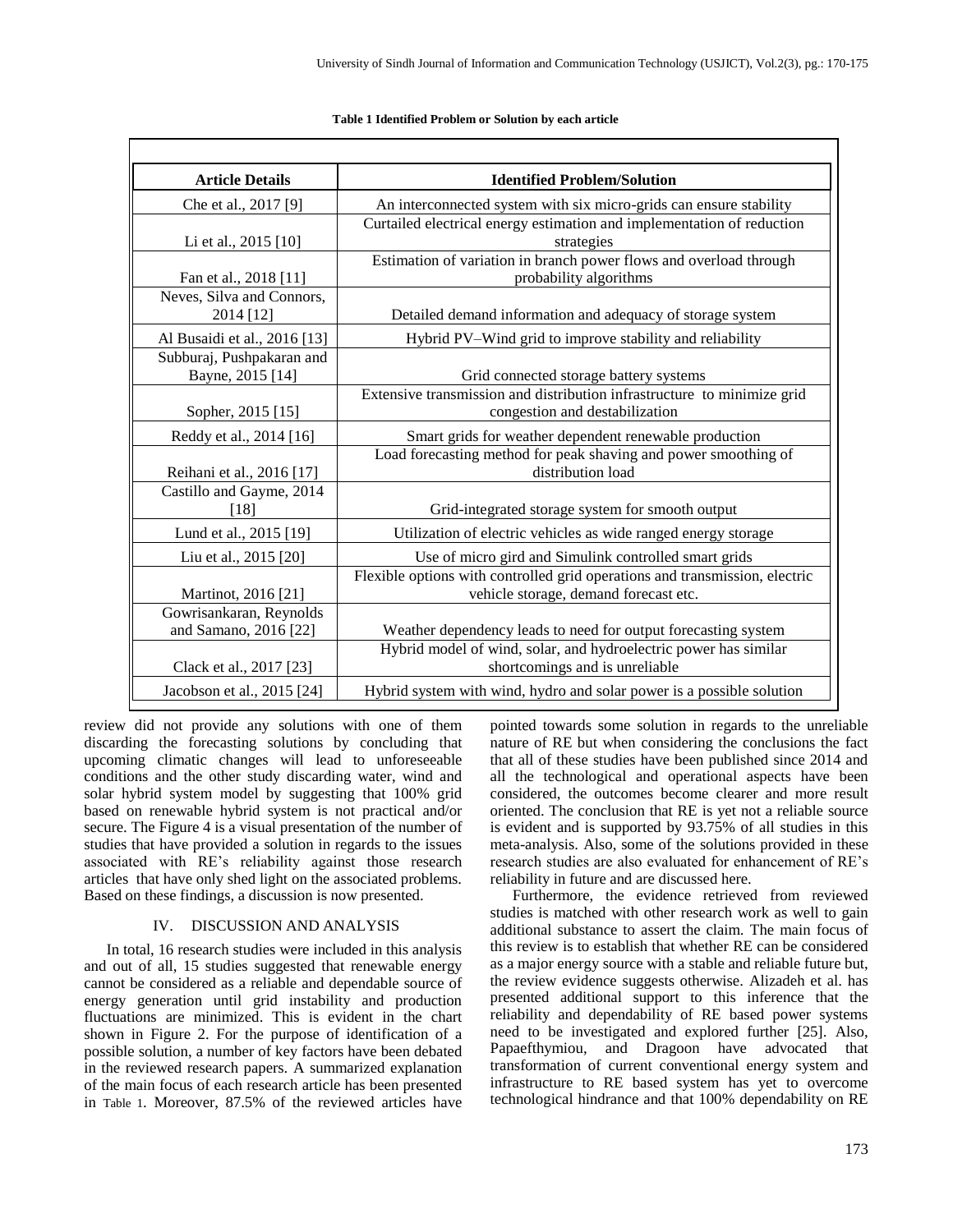systems is still not feasible [26]. Founded on this analysis, some proposed solutions are now explored.

## *A. Forecasting and storage system for decreasing weather dependency*

Forecasting algorithms for power generation, peak load and demand estimation have been opted as a possible method. In addition to system related and population based approximation, forecasting of climatic shift in advance has been pointed so that power can be shifted or compensated by backup storage if required. Renewable energy based storage systems like grid integrated batteries and electric vehicle based power storage has been considered for providing backup in such cases. Other researchers have also identified electric vehicle based power storage and distribution as a feasible idea for electrical energy management [27, 28] Combining these two options, 43.75% studies have provided theoretical support for utilization of forecasting algorithms and a variety of storage system based options for enhancement of RE reliability and system stability for large scale deployment. This has been highlighted by Matos, Silva, and Ribeiro as well and added research evidence provides ground for establishing the efficiency and effectively of the process [29].

## *B. Smart grids, peak shaving and power smoothing for grid stability*

Software controlled smart grids for power integration are proposed along with power processing tools like curtailment, power smoothing and peak shaving as other options as for constant power and steadiness. These are vital when considering grid stability and these possibilities have been advocated by 43.75% studies. The use of smart grids for increasing grid stability along with power processing tools and software systems has been support by other scholars as well [30]. Also, Thale, Wandhare and Agarwal have proposed that a micro grid supported by a combination of a hybrid communication layer based on CAN, RS-485, and MODBUS protocols can increase the reliability of the system with high effectiveness [31].

#### *C. Hybrid renewable energy grids*

Although Hybrid systems have been considered as a vital part of future approaches towards resolving technical and weather related issues associated with RE source however, little support has been found in this study for hybrid systems. Only 12.5% of studies have supported using hybrid systems to increase reliability, and to minimize dependence on conventional backup systems and weather conditions. Supporting this little evidence, a hybrid system based on photovoltaic panels, wind generator and biomass gasification plant along with a battery bank for energy storage has been successfully tasted in laboratory settings [32]. However, the system is yet to be implemented in non-experimental and uncontrolled situations. Also, wind and solar energy based hybrid systems are also being experimented in controlled environments [33]. On the other hand, another piece of research has unfolded a number of issues associated with hybrid renewable grids and its utilization [34].

### *D. Development of transmission and distribution systems*

Lastly, it has been unearthed in the review that development of extensive transmission and distribution systems and smart operational capabilities can improve the performance of the renewable sources leading to stable and constant power generation under most scenarios. Combination of this procedure with other viable options can result in increment of RE system stability and can increase its reliability in most situation as per 12.5% studies. However, it is vital to consider that extensive transmission and performance enhancement alone cannot make much difference but when utilized with grid integration or other innovative storage techniques, it can certainly make a difference. Although, little support has been provided to this aspect by the research articles included in this study, but it remains an option to be experimented upon. Other researchers have also identified the need for an extensive transmission and distribution system to improve residual load issues and excess power generation problems by import and export process between countries based on this system of transmission and distribution [35, 36].

#### V. CONCLUSION

This review paper has explored some very daunting questions about renewable energy and has analyzed the aspects associated with the future of the RE technology. The reliability of RE, the concerns regarding renewable energy and the modifications that can be utilized for development of RE towards fulfilment of its potential have all been examined in this research. The study has concluded with evidence that renewable energy cannot be considered as a reliable and dependable energy source yet because of the weather condition reliance and grid instability with over 93% studies providing evidence of lack of reliability. Moreover, for the purpose of identification of possible solution to resolve reliability related concerns, a number of propositions have been considered which have been derived from the studies included in this meta-analysis.

The proposed solution with most evidence that is 43.75% each, are forecasting and storage system for decreasing weather disruptions and dependency; and smart grids along with power processing tools like curtailment, peak shaving and power smoothing for grid stability. Hybrid Renewable Energy Grids and development of extensive Transmission and Distribution Systems are also found to be viable solutions. The proposed options to resolve the impending problem of lack of reliability of RE can reduce risk when moving towards large scale deployment. Such steps if taken can place RE deployment across the globe on fast track and can improve the chances of achieving a 100% renewable national grid without a conventional energy backup within next few years.

#### ACKNOWLEDGMENT

The authors are thankful to Almighty God for this opportunity to research and express their gratitude towards the global scholar community for creating such platforms to share knowledge and to spread awareness.